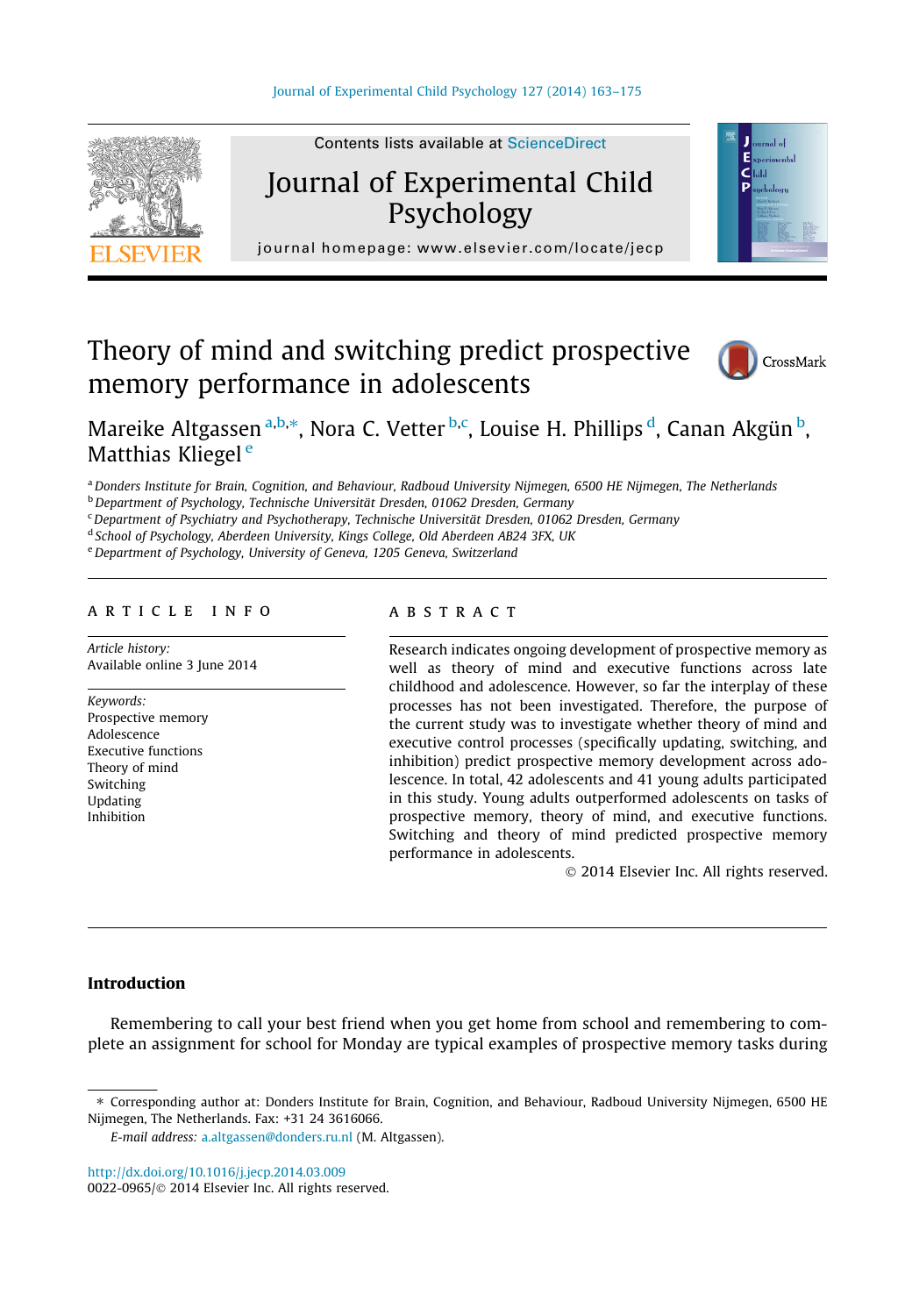adolescence. Prospective memory refers to the realization of delayed intentions at a certain time (time-based prospective memory) or when a certain event occurs (event-based prospective memory) ([Brandimonte, Einstein, & McDaniel, 1996; Kliegel, McDaniel, & Einstein, 2008](#page--1-0)). Prospective memory tasks usually require that the intended actions be remembered and performed while the individual is engaged in another ongoing activity. The development of prospective memory skills is considered to be one of the major challenges children and adolescents face in their cognitive development ([Kvavilashvili, Kyle, & Messer, 2008; Meacham & Colombo, 1980](#page--1-0)) and an essential precursor to independent living ([Kliegel, Jäger, Altgassen, & Shum, 2008](#page--1-0)).

Despite this suggested importance, research on prospective memory development in children and adolescents is still rather limited and studies vary greatly in terms of the age ranges investigated, which reduces their comparability. However, most studies indicate age-related increases from early childhood (2–6 years: [Kliegel, Brandenberger, & Aberle, 2010; Mahy & Moses, 2011; Somerville,](#page--1-0) [Wellman, & Cultice, 1983](#page--1-0)) to middle and late childhood (7-13 years: [Kerns, 2000; Mackinlay,](#page--1-0) [Kliegel, & Mäntylä, 2009; Rendell, Vella, Kliegel, & Terrett, 2009; Shum, Cross, Ford, & Ownsworth,](#page--1-0) [2008\)](#page--1-0). Overall, older children show more correct prospective memory responses relative to younger children.

So far, only a handful of studies have explored possible developmental effects on prospective memory from late childhood to adolescence and into adulthood, and all have looked at event-based tasks. Somewhat conflicting results have been reported. Using a word categorization task as ongoing activity and asking participants to remember to respond to word pairs in specific colors, [Zöllig and colleagues](#page--1-0) [\(2007\)](#page--1-0) observed lower prospective memory performance in 12- and 13-year-old adolescents as compared with 20- to 23-year-old young adults. [Wang, Kliegel, Yang, and Liu \(2006\)](#page--1-0) found that 13- to 16-year-old adolescents showed lower prospective memory performance levels (remembering toe tick statements containing negative words) than 19- to 22-year-old young adults during an ongoing task that requested participants to agree or disagree with statements. However, when the importance of the prospective memory task was stressed, adolescents performed as well as young adults and no age effects emerged. In contrast to those findings, [Ward, Shum, McKinlay, Baker-](#page--1-0)[Tweney, and Wallace \(2005\)](#page--1-0) reported no difference between 13- to 16-year-old adolescents and 18- to 21-year-old young adults in their prospective memory performance (remembering to respond to words written in italics). Interestingly, this trend held even when the cognitive demands of the ongoing task (lexical decision task) were increased by varying the presentation time of items and varying the importance of the prospective memory task. Similar findings were obtained by [Zimmermann](#page--1-0) [and Meier \(2006\).](#page--1-0) Using a picture comparison task as ongoing activity, they found no age differences between adolescents (13- and 14-year-olds) and young adults (19- to 26-year-olds) in prospective memory performance (remembering to press a specific button whenever animal pictures were presented).

These studies differ in both the nature of samples compared and the prospective memory paradigms used. One task factor that might be important is the extent to which different prospective memory tasks require executive control functions such as inhibition, working memory, and attentional switching. Adolescents may have the most difficulty with prospective memory tasks that heavily load on executive control processes because executive functions are still under development during adolescence (e.g., [Huizinga, Dolan, & van der Molen, 2006](#page--1-0)). In prospective memory tasks, a major way in which executive load can be manipulated is by varying how focal the cues are (for details on the focal/nonfocal debate, see the multiprocess framework) [\(Einstein & McDaniel, 2005; McDaniel &](#page--1-0) [Einstein, 2000](#page--1-0)). If a prospective memory cue is focal to the processes involved in the ongoing activity, the cue automatically initiates retrieval of the intention. In contrast, nonfocal cues that are not central to the ongoing task impose greater demands on executive attentional and working memory resources to monitor for the cue. Indeed, improvements in prospective memory across adolescence were seen in those studies using nonfocal cues that are likely to load on executive function (e.g., [Wang et al., 2011,](#page--1-0) in the nonfocal condition; [Wang et al., 2006; Zöllig et al., 2007\)](#page--1-0). In contrast, other studies that did not find any developmental effects across adolescence ([Ward et al., 2005; Zimmermann & Meier, 2006](#page--1-0)) tended to use focal cues in the prospective memory task.

Direct evidence on this issue comes from [Wang and colleagues \(2011\),](#page--1-0) who explicitly manipulated the cue focus of a prospective memory task. During a visuospatial working memory task, prospective